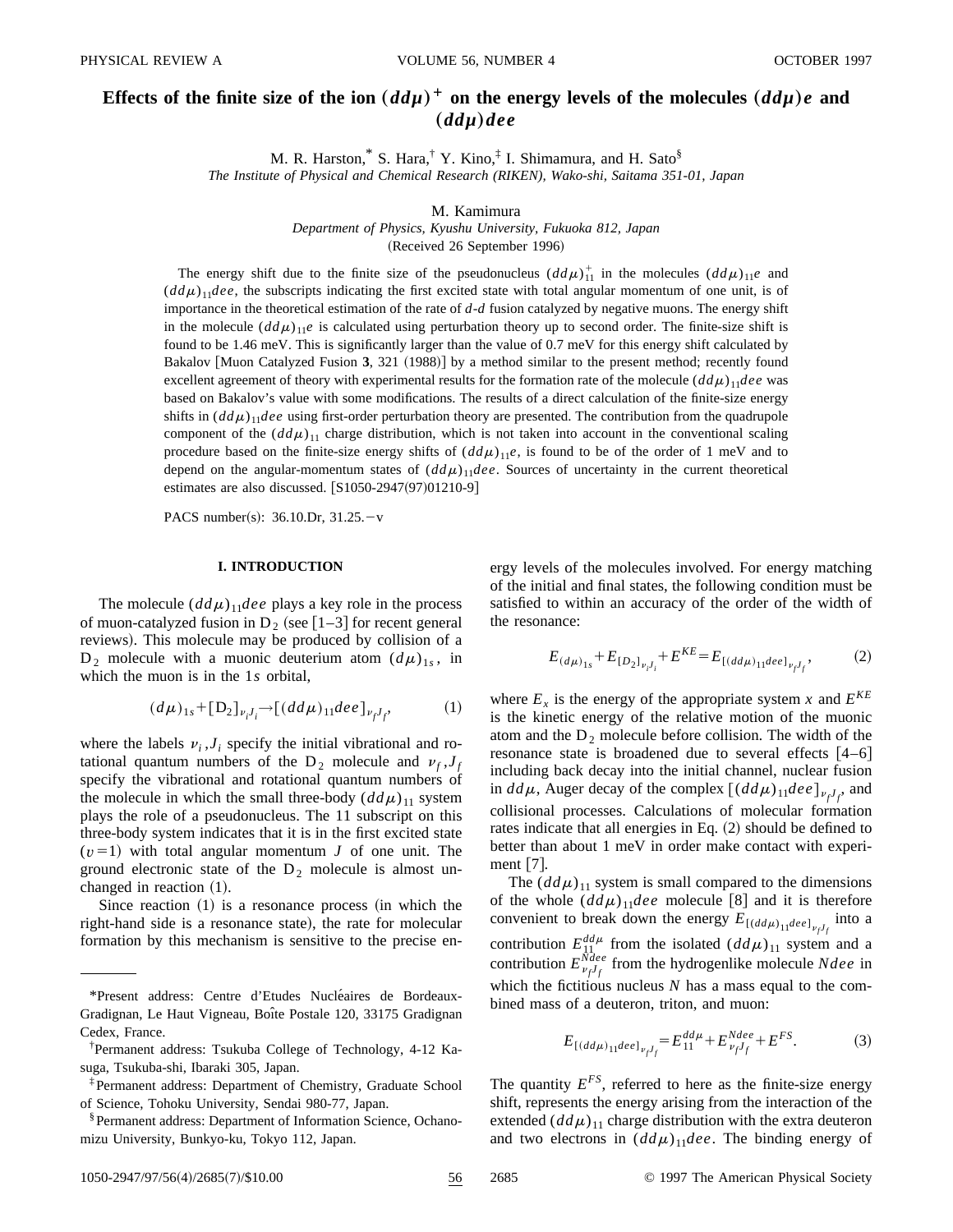$(dd\mu)_{11}$ ,  $E_{(d\mu)_{1s}} - E_{11}^{dd\mu}$ , has been calculated to be 1966.4 meV in the lowest hyperfine level  $[9-11]$ . The energies  $E_{\nu_f f_f}^{Ndee}$  have also been calculated accurately for various states  $(\nu_f, J_f)$  of interest [12]. However, the energy  $E^{FS}$ remains to be accurately determined.

In a recent, detailed comparison of experiment and theory for  $(dd\mu)_{11}$ *dee* [7], a theoretical formula for the molecular formation rate was fitted to the experimentally determined formation rate with the energy  $\epsilon_{11} = E_{11}^{dd\mu} + E^{FS} - E_{(d\mu)}$ <sub>1*s*</sub> as a fitted parameter. This yielded  $\epsilon_{11} = -1966.1 \pm 0.2$ meV. This was compared with a theoretical value of  $-1966.2$  meV calculated assuming a value  $E^{FS} = 0.24$ meV. This remarkable agreement between experiment and theory needs to be carefully examined since the theoretical value of  $E^{FS}$  used in this comparison was based on an approximate scaling procedure applied to a directly calculated literature value  $[13]$ . The aim of this paper is therefore to address the question of the finite-size shift in this system.

A proper treatment of the energy levels of the  $(dd\mu)_{11}$ *dee* molecule would involve solving the wave equation for a six-body system with particles in three different mass ranges. At the present moment such a calculation appears not to be tractable. A possible approach to calculate finite-size shifts is to employ perturbation theory with the sum of the Hamiltonians  $\hat{H}^{dd\mu}$  for  $dd\mu$  and  $H^{Ndee}$  for  $Ndee$ as the unperturbed Hamiltonian and with the first two terms on the right-hand side of Eq.  $(3)$  as the unperturbed energy. However, a direct application of perturbation theory to  $(dd\mu)_{11}$ *dee* is extremely difficult beyond a first-order treatment because of the requirement to perform a summation over excited molecular states, including states that lie in the continuum. Thus the approach that has been adopted to obtain energy shifts used in fits of experimental formation rates is to consider first a simpler system  $(dd\mu)_{11}e$  in which the finite-size effect can be treated more easily and more accurately. The electron in this system is assumed to be in its ground state in the zeroth-order approximation so that its perturbation energies may be related to those of  $(dd\mu)_{11}$ *dee*; see the discussion in Sec. IV A.

In Sec. II the finite-size energy shift in  $(dd\mu)_{11}e$  is calculated using perturbation theory up to second order. In Sec. III first-order perturbation theory is applied to the sixbody system  $(dd\mu)_{11}$ *dee* in order to study the effect of terms in the perturbation interaction that are qualitatively different from those that appear in the case of the  $(dd\mu)_{11}e$ system and that therefore have not been considered in the conventional scaling procedure. Section IV is devoted to a discussion of the validity of various theoretical assumptions made in the present work and in the literature.

### **II. THE MOLECULE**  $(dd\mu)_{11}e$

The method used here to calculate the finite-size energy shift  $E^{FS}$  in  $(dd\mu)_{11}e$  is the same as that used in a previous calculation of  $E^{FS}$  in  $(dt\mu)_{11}e$  and has been described in detail in Ref. [14]. Only a brief summary will be presented here.

The zeroth-order wave functions are products of the wave functions  $\Phi_{JvM}^{dd\mu}$  for the isolated three-body  $dd\mu$  system and the wave functions  $\psi_{nlm}^e$  for the two-body atomic system consisting of an electron and a nucleus *N*, whose Hamiltonian is  $H^{Ne}$  with eigenvalues  $E_{nl}^{Ne}$ . Here *n*, *l*, and *m* are the principal, azimuthal, and magnetic quantum numbers for the two-body system, while *M* is the *z* component of the total angular momentum in the three-body  $dd\mu$  system. The eigenfunctions  $\Phi_{JvM}^{dd\mu}$  and  $\psi_{nlm}^e$  satisfy equations

$$
H^{dd\mu} \Phi_{Jv}^{dd\mu} = E_{Jv}^{dd\mu} \Phi_{JvM}^{dd\mu}
$$
 (4)

and

$$
H^{Ne}\psi_{nlm}^e = E_{nl}^{Ne}\psi_{nlm}^e\,. \tag{5}
$$

The perturbation interaction is

$$
V = -\frac{1}{|\mathbf{r}_{d_1} - \mathbf{r}|} - \frac{1}{|\mathbf{r}_{d_2} - \mathbf{r}|} + \frac{1}{|\mathbf{r}_{\mu} - \mathbf{r}|} + \frac{1}{r},
$$
(6)

where  $\mathbf{r}_{d_1}$ ,  $\mathbf{r}_{d_2}$ ,  $\mathbf{r}_{\mu}$ , and **r** are the coordinates of the two deuterons, the muon, and the electron, respectively. The coordinate origin is chosen to be the center of mass of the  $dd\mu$ system. Up to second order, *EFS* may be written as

$$
E^{FS} \simeq \Delta E^{(1)} + \Delta E^{(2)},\tag{7}
$$

with the first-order energy given by

$$
\Delta E^{(1)} = \langle \psi_{1s}^e \Phi_{110}^{dd\mu} | V | \Phi_{110}^{dd\mu} \psi_{1s}^e \rangle \tag{8}
$$

and the real part of the second-order energy by

$$
\Delta E^{(2)} = \sum_{J,l} \quad P \sum_{v,n} \sum_{M,m}^{\prime} \frac{|\langle \psi_{nlm}^e \Phi_{JvM}^{dd\mu} | V | \Phi_{110}^{dd\mu} \psi_{1s}^e \rangle|^2}{E_{11}^{dd\mu} + E_{1s}^{Ne} - E_{Jv}^{dd\mu} - E_{nl}^{Ne}}, \quad (9)
$$

where the summation-integration is over the bound and continuum electronic and  $d d\mu$  states and P stands for the principal value of the integral over the electron energy. The primes on the summations indicate that the combination of the  $dd\mu$  state with  $J=1$  and  $\nu=1$  and the 1*s* electronic state is to be excluded from the summation. In Eqs.  $(8)$  and  $(9)$  a representative value of zero has been chosen for *M* for the state  $(J, v) = (1, 1)$  since the results are independent of *M*.

The  $dd\mu$  wave functions are written in terms of three sets of Jacobi coordinates  $\{r_c, R_c\}_c$  ( $c=1, 2, 3$ ) that describe the positions of the three particles. These wave functions are expressed as sums of products of radial functions  $\varphi_{Jv\lambda L}(r_c, R_c)$  and angular functions in these coordinates  $\lfloor 15 \rfloor$ :

$$
\Phi_{JvM}^{dd\mu} = \sum_{c} \sum_{\lambda,L} \varphi_{Jv\lambda,L}(r_c,R_c) [Y_{\lambda}(\hat{\mathbf{r}}_c) \times Y_{L}(\hat{\mathbf{R}}_c)]_{JM},
$$
\n(10)

where the quantity in square brackets is the tensor product of two spherical harmonics.

It is convenient to expand the operator *V* in a multipole expansion and to perform the integrations over the coordinates of the deuteron, triton, and muon first, before performing the integration over the electron coordinate. The product of two  $dd\mu$  wave functions and the interaction potential integrated over the  $dd\mu$  coordinates, involved in Eq. (9), can then be written as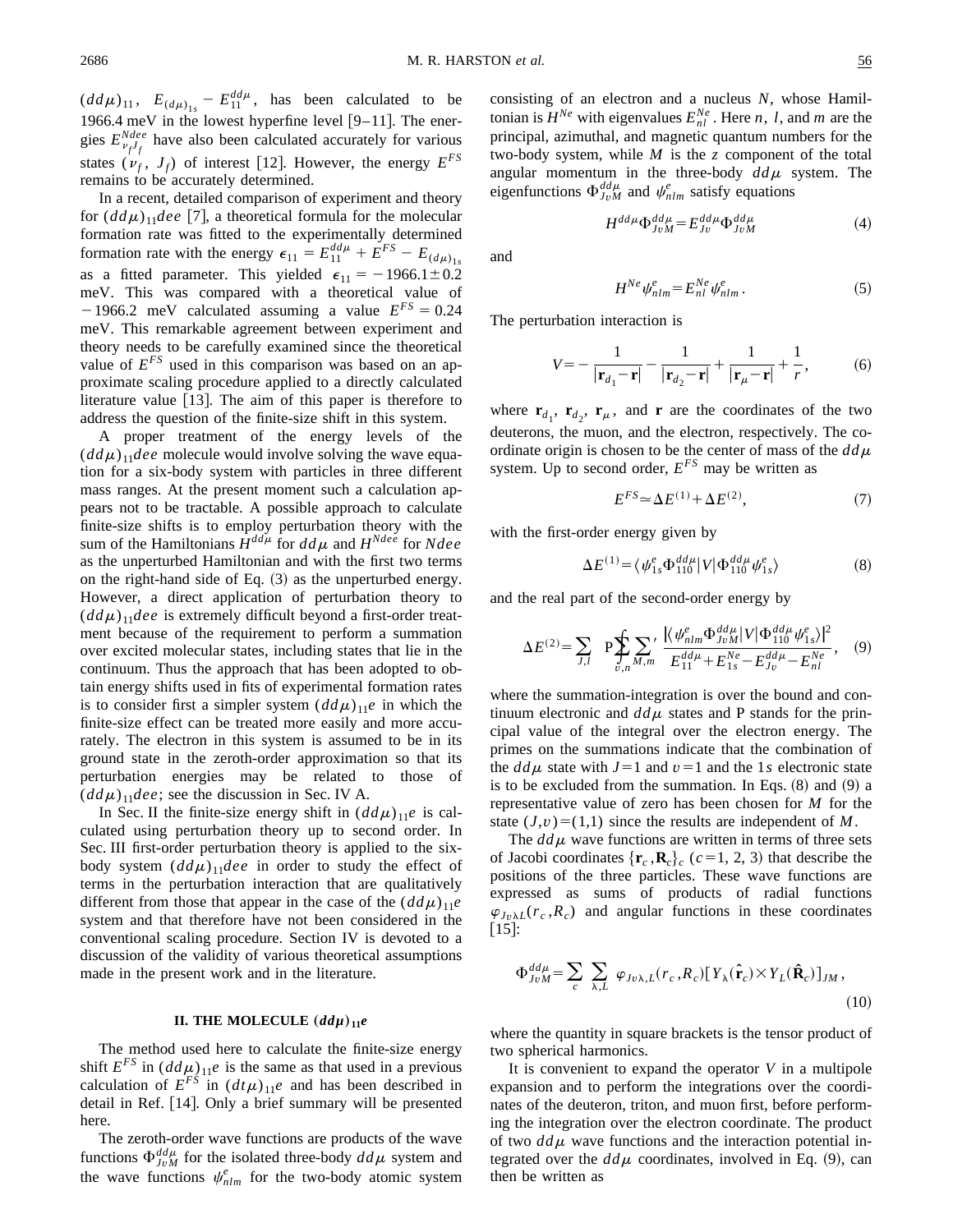$$
\langle \Phi_{JvM}^{dd\mu} | V | \Phi_{110}^{dd\mu} \rangle = \sqrt{4 \pi \sum_{\alpha} U_{Jv}^{(\alpha)}(r)}
$$

$$
\times \sum_{\beta=-\alpha}^{\alpha} \langle 10\alpha \beta | JM \rangle Y_{\alpha\beta}^{*}(\hat{\mathbf{r}})
$$

$$
+ \delta_{J1} \delta_{v1} \delta_{M0} r^{-1}, \qquad (11)
$$

where  $\langle 10\alpha\beta|JM\rangle$  is a Clebsch-Gordan coefficient and  $U_{Jv}^{(\alpha)}(r)$ , the  $\alpha$ th multipole potential, is given by

$$
U_{J_v}^{(\alpha)}(r) = \sum_p q_p \sum_{\lambda, L\lambda', L'} \sqrt{4\pi} \frac{(2L+1)\widetilde{J}\widetilde{L}\widetilde{\lambda}}{(2\alpha+1)\widetilde{L}'\widetilde{\lambda}'} (-1)^{L+\lambda}
$$
  
× $\langle \alpha 0 L0 | L'0 \rangle W(JL1\lambda'; \lambda \alpha)$   
×
$$
\sum_{c,c'} \int \varphi_{Jv\lambda L}(r_c, R_c) r_c^{\alpha} r_c^{-(\alpha+1)} \varphi_{11\lambda' L'}
$$
  
× $(r_c', R_c') r_c^2 dr_c R_c^2 dR_c.$  (12)

Here the subscript *p* denotes a particle that is one of the two deuterons or the muon in  $dd\mu$ . This particle has a charge  $q_p$ and is located at a position  $\mathbf{s}_p$ . The symbol  $\tilde{y}$  stands for the quantity  $y(y+1)$  and  $W(JL_1\lambda';\lambda \alpha)$  is a Racah coefficient. The quantities  $r<sub>0</sub>$  and  $r<sub>0</sub>$  are the smaller or greater of the two radial coordinates  $s_p$  and  $r$ . The summation is to be taken over the three particles  $p$  in the  $dd\mu$  system. In terms of the potentials  $U_{j\nu}^{(\alpha)}(r)$  defined in this way, the first-order perturbation energy can then be written as

$$
\Delta E^{(1)} = \int \phi_{1s}^2 [U_{11}^{(0)}(r) + r^{-1}] r^2 dr, \qquad (13)
$$

where  $\phi_{nl}$  is the radial component of the electronic wave function  $\psi^e_{nlm}$ . The second-order energy is

$$
\Delta E^{(2)} = \frac{1}{3} \sum_{J,I} (2J+1)P
$$
  
 
$$
\times \sum_{v,n} \frac{\int \phi_{nl} [U_{Jv}^{(l)}(r) + \delta_{J1} \delta_{v1} \delta_{l0}r^{-1}] \phi_{1s}r^{2} dr}{E_{11}^{dd\mu} + E_{1s}^{Ne} - E_{Jv}^{dd\mu} - E_{nl}^{Ne}}.
$$
 (14)

The  $dd\mu$  wave functions were calculated using a variational method  $[15]$  with 1789 basis functions giving a binding energy  $E_{(d\mu)_{1s}} - E_{11}^{dd\mu}$  of 1974.8 meV. The contributions to the second-order energy from different states  $(J, v)$ , after summation over all electronic states with a given *l* value, are shown in Table I. The results for the first- and second-order perturbation energies and their sum are summarized in Table II and compared with the corresponding results reported in Ref. [14] for the analogous  $(dt\mu)_{11}e$  system.

A previous calculation of  $E^{FS}$  yielded a value of  $1.0 \pm 0.3$ meV for  $(dd\mu)_{11}$ *dee* after scaling the result for  $(dd\mu)_{11}e$ by a factor of 1.45  $\lceil 13 \rceil$ . This factor is the ratio of the electron density at the nucleus *N* in the atom *Ne* and in the molecule *Ndee*. Thus the value of  $E^{FS}$  for  $(dd\mu)_{11}e$  implied

TABLE I. Contributions to the second-order perturbation energy  $\Delta E^{(2)}(J, v, l)$  for  $(dd\mu)_{11}e$  from different intermediate  $(dd\mu)_{Jv}$ states for a given electron angular momentum *l*, after summation over all bound and continuum electronic states for this value of *l*.

| J                | $\upsilon$             | l              | $\Delta E^{(2)}(J, v, l)$ (meV) |
|------------------|------------------------|----------------|---------------------------------|
|                  |                        |                |                                 |
| $\boldsymbol{0}$ | $\overline{0}$         | 1              | 0.000                           |
| $\boldsymbol{0}$ | 1                      | 1              | 0.000                           |
| $\overline{0}$   | $v \geq 2$             | 1              | $-3.361$                        |
| $\mathbf{1}$     | $\theta$               | $\overline{0}$ | 0.000                           |
| $\mathbf{1}$     | 1                      | $\overline{0}$ | $-0.154$                        |
| 1                | $v \geqslant 2$        | $\overline{0}$ | $-0.252$                        |
| 1                | $\overline{0}$         | 2              | 0.000                           |
| $\mathbf{1}$     | $v \geq 1$             | 2              | $-0.064$                        |
| $\overline{2}$   | $\overline{0}$         | 1              | 0.000                           |
| $\overline{2}$   | $v \geq 1$             | 1              | $-6.177$                        |
| $\sqrt{2}$       | 0                      | 3              | 0.000                           |
| $\overline{c}$   | $v \geq 1$             | 3              | $-0.008$                        |
| 3                | $v \geq 0$             | $\overline{c}$ | $-0.097$                        |
| $\overline{4}$   | $v \geq 0$             | 3              | 0.000                           |
| 5                | $v \geq 0$             | $\overline{4}$ | 0.000                           |
|                  | Total $\Delta E^{(2)}$ |                | $-10.113$                       |

by this result is  $0.7\pm0.2$  meV as compared to the present result of 1.46 meV. Since only brief details of these calculations are given in Ref.  $[13]$ , it is difficult to ascertain the source of the difference between the present calculations and those of Ref.  $[13]$ . The scaling procedure is discussed in more detail in Sec. IV A below.

## **III.** THE MOLECULE  $(dd\mu)_{11}$ *dee*

We now consider the case of a molecule  $(dd\mu)_{11}$ *dee*. We note that one needs to use an eigenfunction of the square of the total angular momentum and its  $z$  component (with the corresponding quantum numbers denoted by  $J_t$  and  $M_t$ ), rather than just the product of a  $dd\mu$  wave function and a wave function of *Ndee*. Up to first order, the total energy of this state may be written in the form of Eq.  $(3)$  with the finite-size energy  $E^{FS}$  given as

$$
E^{FS} \simeq \Delta E_{e,M}^{(1)} + \Delta E_{e,Q}^{(1)} + \Delta E_{d,M}^{(1)} + \Delta E_{d,Q}^{(1)}
$$
 (15)

up to the quadrupole terms in the interaction potential [16,17]. Here  $\Delta E_{e,M}^{(1)}$  and  $\Delta E_{e,Q}^{(1)}$  are the contributions to the first-order energy arising from the interaction of the electron distribution with the  $(dd\mu)_{11}$  system and the subscripts M

TABLE II. Contributions to the finite-size energy shift in  $(dd\mu)_{11}e$  and  $(dt\mu)_{11}e$ .  $\Delta E^{(1)}$  and  $\Delta E^{(2)}$  are the first- and secondorder energies, while  $E^{FS}$  is the total finite-size energy shift up to second order. All energies are in meV.

| Energy           | $(dd\mu)_{11}e$ | $(dt\mu)_{11}e$ |
|------------------|-----------------|-----------------|
| $\Delta E^{(1)}$ | 11.577          | 18.253          |
| $\Delta E^{(2)}$ | $-10.113$       | $-17.752$       |
| $E^{FS}$         | 1.46            | 0.50            |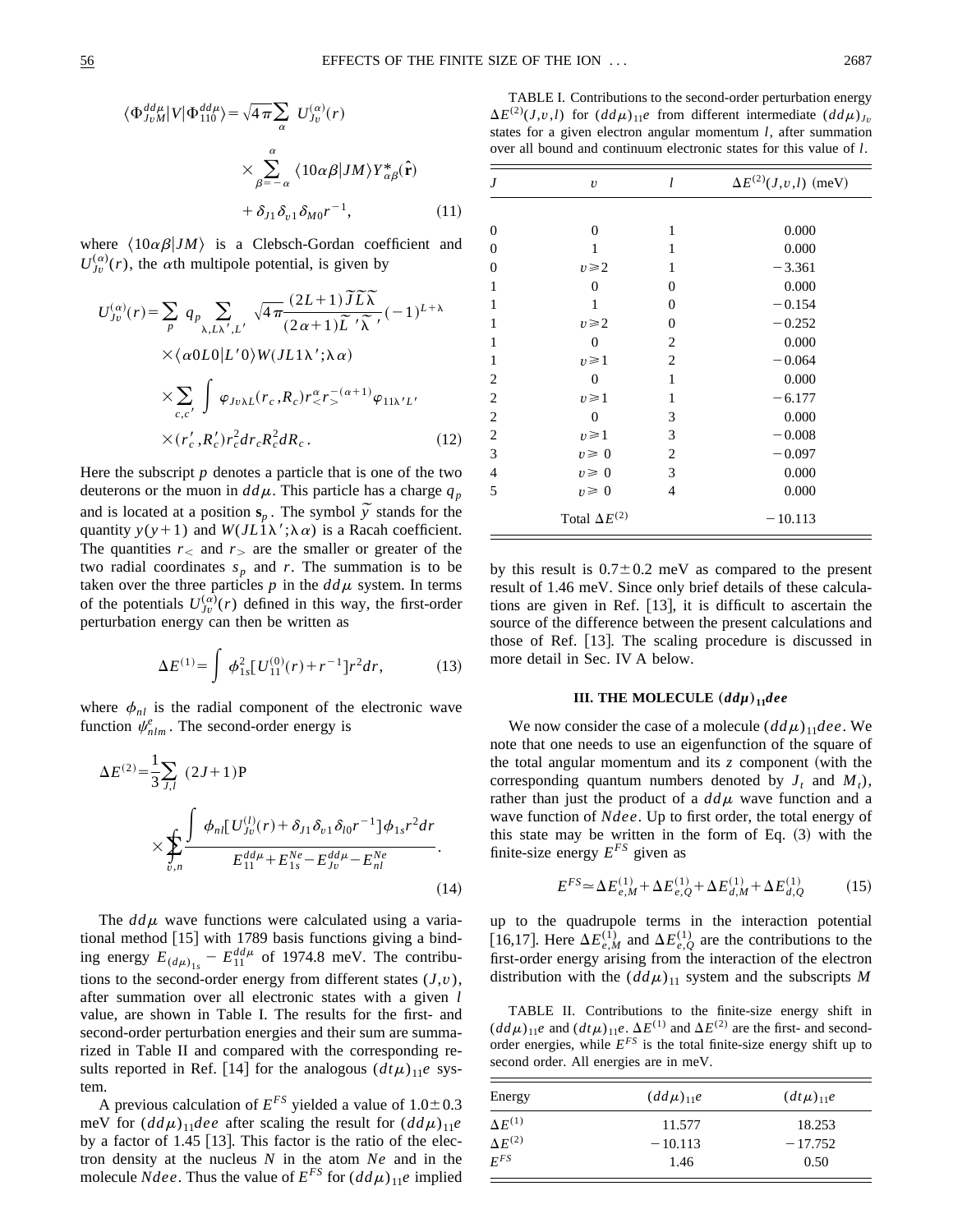and *Q* denote the contributions from the monopole and quadrupole terms in the multipole expansion of the interaction operator. Similarly,  $\Delta E_{d,M}^{(1)}$  and  $\Delta E_{d,Q}^{(1)}$  are the contributions to the first-order energy arising from the interaction of the third deuteron with the  $(dd\mu)_{11}$  system.

The electron monopole contribution  $\Delta E_{e,M}^{(1)}$  is given by

$$
\Delta E_{e,M}^{(1)} = \sum_{i=1}^{2} \langle \psi_{\text{vib}}^{v}(R) \psi_e(\mathbf{r}_1, \mathbf{r}_2; R) | [U_{11}^{(0)}(\mathbf{r}_i) + \mathbf{r}_i^{-1}]
$$
  
 
$$
\times |\psi_e(\mathbf{r}_1, \mathbf{r}_2; R) \psi_{\text{vib}}^{v}(R) \rangle, \qquad (16)
$$

where  $\psi_e(\mathbf{r}_1, \mathbf{r}_2; R)$  is the electronic wave function for the ground state of the molecule *Ndee* (which is the same as the ground-state wave function of the hydrogen molecule  $H_2$  in the Born-Oppenheimer approximation) at internuclear separation *R* and  $\psi_{\text{vib}}^{\nu}(R)$  is the vibrational wave function for this compound molecule. The electronic quadrupole contribution  $\Delta E_{e,Q}^{(1)}$  is given by

$$
\Delta E_{e,Q}^{(1)} = \sqrt{4\pi} \sum_{i=1}^{2} \sum_{M,M_r} \sum_{M',M'_r} \sum_{\beta} \langle JMJ_rM_r|J_tM_t \rangle
$$
  
 
$$
\times \langle JM'J_rM'_r|J_tM_t \rangle \langle JM'2\beta|JM \rangle
$$
  
 
$$
\times \langle \psi_{\text{rot}}^{J_rM_r}(\hat{\mathbf{R}}) \psi_{\text{vib}}^v(R) \psi_e(\mathbf{r}_1, \mathbf{r}_2;R)| U_{11}^{(2)}
$$
  
 
$$
\times (r_i) Y_{2\beta}^*(\hat{\mathbf{r}}_i) |\psi_e(\mathbf{r}_1, \mathbf{r}_2;R) \psi_{\text{vib}}^v(R) \psi_{\text{rot}}^{J_rM'_r}(\hat{\mathbf{R}})\rangle, \tag{17}
$$

where  $\psi_{\text{rot}}^{J_r M_r}$  is the wave function for a rotational state  $(J_r, M_r)$  of the molecule *Ndee*. After performing the integration over  $\ddot{\mathbf{R}}$  and carrying out the summations over magnetic quantum numbers, this reduces to

$$
\Delta E_{e,Q}^{(1)} = (4\pi)^{3/2} A(J_t, J_r, J)
$$
  
 
$$
\times \sum_{i=1}^{2} \int [\psi_{\text{vib}}^{v}(R)]^{2} [\psi_e(\mathbf{r}_1, \mathbf{r}_2; R)]^{2} U_{11}^{(2)}
$$
  
 
$$
\times (r_i) Y_{2\beta}^{*}(\hat{\mathbf{r}}_i) d\mathbf{r}_1 d\mathbf{r}_2 R^{2} dR,
$$
 (18)

with the factor  $A(J_t, J_r, J)$  given by

$$
A(J_t, J_r, J) = (-1)^{J + J_r - J_f} [5(2J + 1)(2J_r + 1)]^{1/2} (4\pi)^{-1/2}
$$
  
× $\langle J020|J_r 0 \rangle W(JJJ_r J_r; 2J_t).$  (19)

The monopole and quadrupole contributions arising from the presence of the third deuteron are given by the expressions

$$
\Delta E_{d,M}^{(1)} = -\int \left[ \psi_{\text{vib}}^{\nu}(R) \right]^2 \left[ U_{11}^{(0)}(R) + R^{-1} \right] R^2 dR \quad (20)
$$

and

$$
\Delta E_{d,Q}^{(1)} = -(4\pi)^{1/2} A(J_t, J_r, J) \int \ [\psi_{\text{vib}}^{\nu}(R)]^2 U_{11}^{(2)}(R) R^2 dR. \tag{21}
$$

TABLE III. Contributions to the finite-size energy shift in the molecules  $(dd\mu)_{11}$ *dee* and  $(dt\mu)_{11}$ *dee*. Columns headed I refer to calculations using a fixed-nuclei Hartree-Fock approximation for the electronic wave function. Columns headed II refer to calculations using an accurate 54-term James-Coolidge wave function and accurate vibrational wave functions. The factor  $A = A(J_t, J_r, J)$  is defined in the text and numerical values are given in Table IV. All energies are in meV.

| Energy                 | $(dd\mu)_{11}$ dee |          |           | $(dt\mu)_{11}$ dee |
|------------------------|--------------------|----------|-----------|--------------------|
| shift                  |                    |          |           | Н                  |
| $\Delta E^{(1)}_{e,M}$ | 16.41              | 14.46    | 25.79     | 25.22              |
| $\Delta E^{(1)}_{e,Q}$ | 3.47A              | 3.09A    | 5.47A     | 5.59A              |
| $\Delta E_{d,O}^{(1)}$ | $-7.24A$           | $-5.97A$ | $-11.35A$ | $-10.77A$          |

In Ref.  $[16]$  we derived expressions for the electronic contributions  $\Delta E_{e,M}$  and  $\Delta E_{e,Q}$  for the special case of a Hartree-Fock-type electronic wave function at the equilibrium internuclear separation  $R_e$  expanded in a basis set of Gaussian functions centered on the two nuclei. The deuteron contributions  $\Delta E_{d,M}$  and  $\Delta E_{d,Q}$  were evaluated using both the  $\delta$ function and accurate vibrational wave functions. In Table III we show, in the column headed I, the results of a calculation for  $(dd\mu)_{11}$ *dee* using the fixed-nuclei Hartree-Fock approximation. In order to check the validity of this approximation (henceforth referred to as approximation I) we have also performed calculations using Eq. (18) with an *R*-dependent electronic wave function of the hydrogen molecule obtained by Kolos and Wolniewicz with 54-term James-Coolidge-type basis functions [18,19] that has almost converged. The results of this calculation (referred to as approximation II) are also shown in Table III in the column labeled II. For comparison we also give the results of similar calculations for  $(dt\mu)_{11}$ *dee.* 

Table IV shows values of the coefficient  $A(J_t, J_r, J)$  for different molecular states of interest together with the total contributions to the first-order perturbation energy from the quadrupole terms in the perturbation operator calculated using approximation II. The deuteron monopole contributions

TABLE IV. Values of the factor  $A(J_t, J_r, J)$  for different molecular states of  $(dd\mu)_{11}$ *dee* and  $(dt\mu)_{11}$ *dee* with total angular momentum  $J_t$  and rotational angular momentum  $J_t$ . The value of  $J$ , the total angular momentum of the three-body  $d d\mu$  or  $d\tau \mu$  subsystem, is unity in all cases. Also tabulated is the sum of the contributions to the first-order perturbation energy (in meV) from the quadrupole interactions calculated in approximation II, which is discussed in the text.

|                |                |                    | $\Delta E_{e,Q}^{(1)} + \Delta E_{d,Q}^{(1)}$ |                    |  |
|----------------|----------------|--------------------|-----------------------------------------------|--------------------|--|
| $J_{t}$        | $J_r$          | $A(J_{t},J_{r},J)$ | $(dd\mu)_{11}$ dee                            | $(dt\mu)_{11}$ dee |  |
| 0              |                | $-0.3989$          | $+1.24$                                       | $+2.00$            |  |
| 1              | 0              | 0.0000             | 0.00                                          | 0.00               |  |
| 1              | 1              | 0.1995             | $-0.62$                                       | $-1.00$            |  |
| 1              | $\mathfrak{D}$ | $-0.1995$          | $+0.62$                                       | $+1.00$            |  |
| 2              | 1              | $-0.0399$          | $+0.12$                                       | $+0.20$            |  |
| $\mathfrak{D}$ | $\mathfrak{D}$ | 0.1995             | $-0.62$                                       | $-1.00$            |  |
| $\mathfrak{D}$ | 3              | $-0.1596$          | $+0.50$                                       | $+0.80$            |  |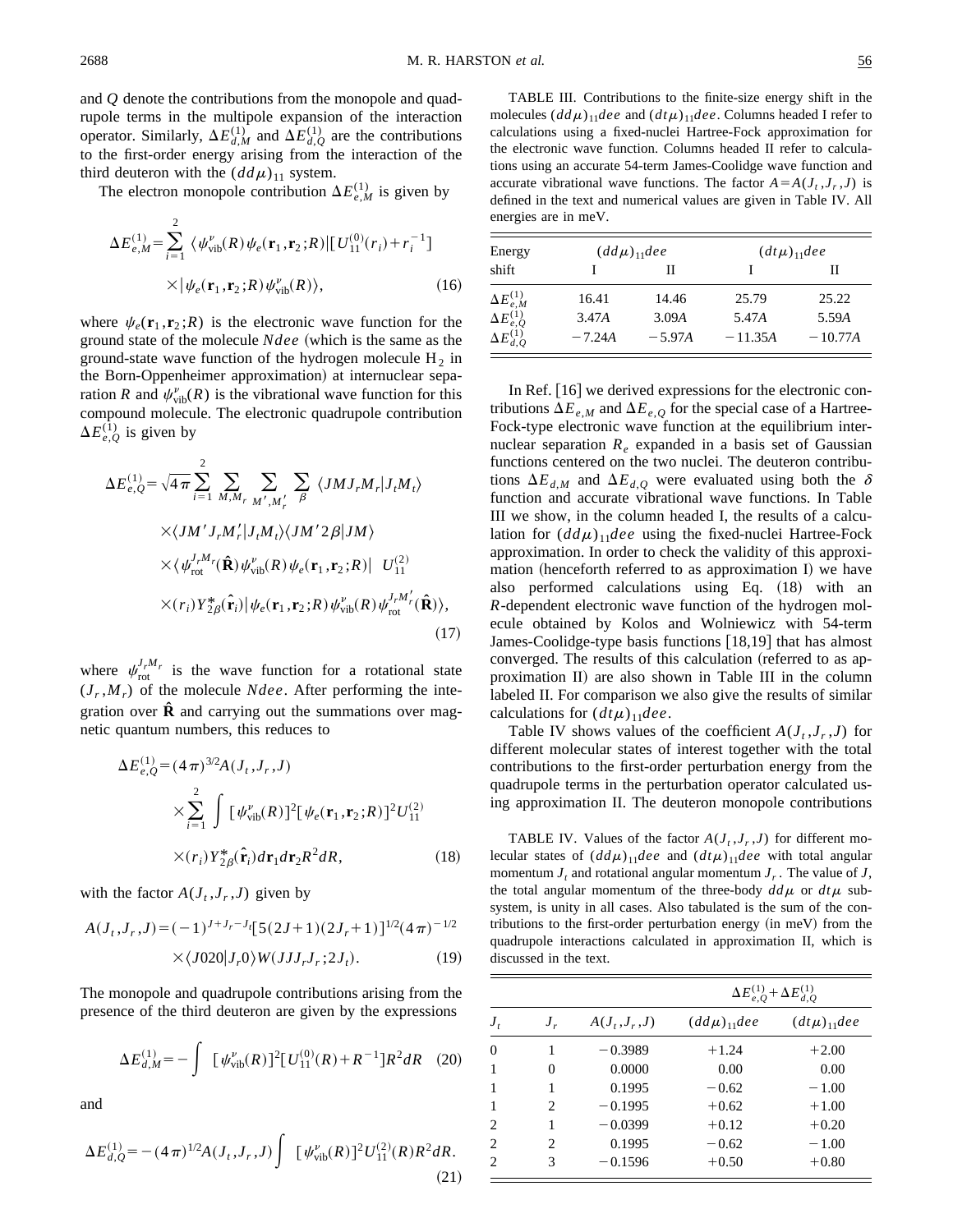$\Delta E_{d,M}^{(1)}$  are negligible at the level of 0.1 meV and the electronic monopole term clearly gives the dominant contributions to the perturbation energy for both  $(dd\mu)_{11}$ *dee* and  $(dt\mu)_{11}$ *dee*. However, the quadrupole contributions are generally of the order of meV and moreover they depend strongly on the particular molecular state. These conclusions are the same in both approximations I and II, though the simpler approximation I gives results differing roughly at the 10–20 % level from the more accurate results of approximation II. Furthermore, the results for  $(dd\mu)_{11}$ *dee* are seen to be between 50% and 70% of those for  $(dt\mu)_{11}$ *dee*.

Quadrupole energy shifts of the order of meV have also been reported by Bakalov and Melezhik [17]. They used a simple, one-parameter product-type electronic wave function and no vibrational or rotational wave function for the *Ndee* molecule and therefore the dependence of  $E^{FS}$  on  $J_r$  and  $J_t$ was not discussed. Their  $dd\mu$  and  $dt\mu$  wave functions consisted of two terms. They also estimated energy-level splittings of the order of meV due to the interaction between the particle spins and the quadrupole electric field, which is not considered in the present work.

#### **IV. DISCUSSION**

# **A. Scaling according to the electron-density ratio**

The calculations of the finite-size shift  $E^{FS}$  in the molecule  $(dt\mu)_{11}$ *dee*, reported in Ref. [20], involve a scaling of the calculated energy shifts in  $(dt\mu)_{11}e$  by a factor of

$$
\gamma = \frac{\text{[electron density at a proton in the H}_2 molecule]}}{\text{[electron density at the proton in the H atom]}}.
$$
\n(22)

Later calculations on  $(dt\mu)_{11}$ *dee* and  $(dd\mu)_{11}$ *dee* in Refs. [13] and  $[21]$  also involve the same scaling procedure. A value of 1.45 was assigned to this ratio on the basis that it is given approximately by the ratio of the photoionization cross sections of the  $H_2$  molecule and the H atom calculated in Ref.  $[22]$ . In fact, since this ratio depends upon the internuclear distance, it seems more appropriate to use a  $\gamma$  value that is averaged over the vibrational state of the molecule according to

$$
\overline{\gamma} = \int \gamma [\psi_{\text{vib}}^{\nu}(R)]^2 R^2 dR. \tag{23}
$$

Calculating the average in this way using the accurate James-Coolidge  $H_2$  wave function described in Sec. III yields the results shown in the third column of Table V. We have also evaluated electron densities with a  $\delta$  wave function expanded in Guassians that reproduces 91% of the correlation energy as described in Ref. [23]. This yields the values shown in the fourth column of Table V. The results are given for the  $\nu=7$ vibrational state of  $(dd\mu)_{11}$ *dee* and the  $\nu=2$  vibrational

TABLE V. Table of  $\overline{\gamma}$  values for the molecules H<sub>2</sub>,  $(dd\mu)_{11}$ *dee*, and  $(dt\mu)_{11}$ *dee* in a vibrational state v. Results in column 3 were calculated with an accurate 54-term James-Coolidge-type  $(JC)$  wave function [18,19]. Results in column 4 were calculated with a wave function expanded in Gaussians that reproduces  $91\%$  of the correlation energy  $[23]$ .

|                    |          | $\gamma$ |                |  |
|--------------------|----------|----------|----------------|--|
| Molecule           | ν        | JC       | Gaussian basis |  |
| H <sub>2</sub>     | $\theta$ | 1.422    | 1.280          |  |
| $(dd\mu)_{11}$ dee |          | 1.264    | 1.179          |  |
| $(dt\mu)_{11}$ dee | 2        | 1.380    | 1.241          |  |

state of  $(dt\mu)_{11}$ *dee* since these correspond to the dominant resonances for  $dd\mu$  and  $dt\mu$  formation, respectively. It should be noted that the  $\overline{\gamma}$  value for H<sub>2</sub> differs from that implied by the electron density reported in Table IV of  $[24]$ , for which  $\bar{\gamma}$  = 1.299. The latter value refers to an electron density at a distance of 0.7 a.u. from the midpoint between the nuclei. Taking  $\bar{\gamma}$  = 1.45, as in previous work, appears to overestimate the density by 5% for  $(d t \mu)$  *dee* and 15% for  $(d d\mu)$ *dee.* 

As shown in Sec. III, the first-order perturbation energy in  $(dd\mu)_{11}$ *dee* is dominated by the contribution from the monopole term in the multipole expansion of the perturbation energy. This contribution involves an integral of the square of the electronic wave function multiplied by a shortrange potential that effectively vanishes for  $r > 0.1$  a.u. The short-range behavior of this potential has a consequence that the monopole contribution is only sensitive to the electronic wave function for small radial distances from the pseudonucleus *N*. This leads to the expectation that the monopole contribution  $\Delta E_{e,M}^{(1)}$  in  $(dd\mu)_{11}$ *dee* should be close to the value obtained by multiplying the first-order finite-size corvalue obtained by multiplying the first-order limite-size correction  $\Delta E^{(1)}$  in  $(dd\mu)_{11}e$  by the factor  $\overline{\gamma}$ . Indeed, the monopole contribution is 14.46 meV according to Table III monopole contribution is 14.46 mev according to Table III<br>and  $\overline{\gamma} \Delta E^{(1)} = 1.264 \times 11.58$  meV=14.63 meV according to Tables II and V, and these two values agree within an accuracy of 0.2 meV. Similarly good agreement is found also for racy of 0.2 life v. Shiftharty good agreement is found also for<br>  $(dt\mu)_{11}$  *dee*:  $\Delta E_{e,M}^{(1)} = 25.22$  meV and  $\overline{\gamma}\Delta E^{(1)} = 1.380$  $\times$ 18.25 meV = 25.18 meV.

The second-order energy, however, depends on a sum of integrals containing products of electronic wave functions for the ground and excited states of  $H_2$ . There is no reason For the ground and excited states of  $H_2$ . There is no reason<br>why such integrals should scale by the factor  $\overline{\gamma}$  from (*dd* $\mu$ )<sub>11</sub>*e* to (*dd* $\mu$ )<sub>11</sub>*dee* since the factor  $\overline{\gamma}$  involves only the ground-state electronic wave function. The method of scaling the sum of the first- and second-order contributions that has been used previously  $[13,20,21]$  is thus unjustified.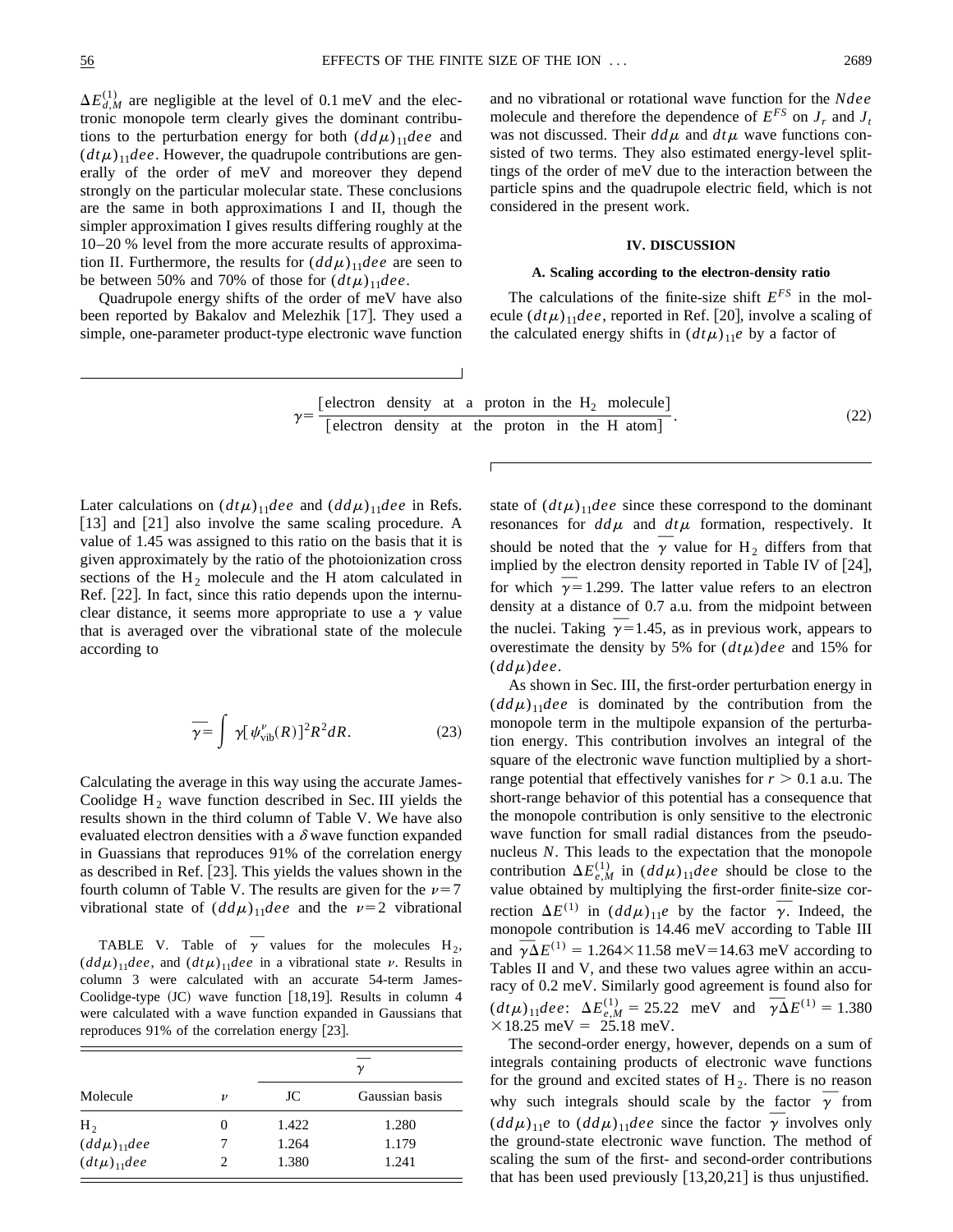### **B.** Scaling according to the results on  $(dt\mu)e$

Recently a detailed fit of the experimental values for the effective rate of formation of  $(dd\mu)_{11}$ *dee*,  $\lambda_F(T)$ , was reported  $\lceil 7 \rceil$  using the expression

$$
\lambda_F(T) = \lambda_1 + \lambda_2 \frac{3}{2} kT + \sum_{J_i, S, J_f} \alpha \lambda_{FJ_i, SJ_f}(T; \epsilon_{11})
$$
  
×  $\omega_S^{\text{fus}}(J_f; \alpha, \lambda_{\text{fus}}).$  (24)

Here *T* is the temperature, *k* is the Boltzmann constant,  $\lambda_1$ and  $\lambda_2$  are constants that determine the rate of nonresonant molecular formation in an approximation linear in *T*, and  $\lambda_{FJ_i, SJ_f}(T; \epsilon_{11})$  is the rate of resonant molecular formation from a  $d\mu$  atom in a hyperfine state *F* and a D<sub>2</sub> molecule in a rotational state  $J_i$  yielding a molecule  $(dd\mu)_{11}$ *dee* in a rotational state  $J_f$  and with the subsystem  $(dd\mu)_{11}$  having spin *S*. The rate  $\lambda_{FJ_i, SJ_f}$  is proportional to the transition matrix element squared  $|\dot{V}_{if}|^2$  and to the Maxwell distribution of the relative kinetic energy  $E^{KE}$  between  $d\mu$  and D<sub>2</sub> on the assumption of negligible resonance widths, *EKE* being related to  $\epsilon_{11}$  through Eqs. (2) and (3). Thus the rate  $\lambda_{FJ_i,SJ_i}$ depends on  $\epsilon_{11}$ . The parameter  $\alpha$  has been introduced to scale  $|V_{ij}|^2$  in order to allow for errors in  $|V_{ij}|^2$ . The quantity  $\omega_S^{\text{fus}}(J_f; \alpha, \lambda_{\text{fus}})$  is the fusion fraction or the fraction of molecules  $(dd\mu)_{11}$ *dee* that lead to *d*-*d* fusion. It depends not only on  $J_f$  but also on the effective fusion rate  $\lambda_{fus}$  from the state  $(J, v) = (1, 1)$  and on the parameter  $\alpha$ .

The fitting was carried out using five adjustable parameters  $\lambda_1$ ,  $\lambda_2$ ,  $\epsilon_{11}$ ,  $\lambda_{fus}$ , and  $\alpha$ . The best fit to the data yielded  $\epsilon_{11}$  = -1966.1±0.2 meV, which seems to be in good agreement with a theoretical result  $\epsilon_{11} = -1966.2$  meV. However, this excellent agreement should be taken with reservation since, for one thing, this theoretical result involves an uncertainty of about 0.5 meV stemming from the uncertainty in the deuteron polarizability  $[7,10]$ . Another source of uncertainty in the theoretical result is the inclusion of an estimated value  $E_{dd\mu dee}^{FS}(\mathcal{E})$  of the finite-size shift, which was taken to be  $0.24$  meV from Table X of Ref. [3]. This result was estimated  $[25]$  in the following way from the value of  $E_{dd\mu dee}^{FS}(\mathcal{B}) = 1.0$  meV due to Bakalov [13]:

$$
E_{dd\mu dee}^{FS}(\mathcal{E}) = E_{dd\mu dee}^{FS}(\mathcal{B}) \frac{E_{dt\mu dee}^{FS}(\mathcal{S})}{E_{dt\mu dee}^{FS}(\mathcal{B})}.
$$
 (25)

Here  $E_{dt\mu dee}^{FS}(\mathcal{S})$  is the value (0.29 meV) of the finite-size shift in  $(dt\mu)_{11}$ *dee* calculated by Scrinzi and Szalewicz [21] and  $E_{dt\mu dee}^{FS}(\mathcal{B})$  is the value (1.2 meV) of the same shift calculated by Bakalov [13]. This kind of scaling procedure seems to have little justification since it involves the scaling of a theoretical result for one physical quantity  $E_{dd\mu dee}^{FS}$  by a large factor (approximately a factor of 4, which demonstrates a large discrepancy between theories) according to a result for a different physical quantity  $E_{dt\mu$  *dee*; we note especially that (i) the value of  $E_{dt\mu dee}^{FS}(\mathcal{S})$  was obtained by scaling from  $E_{d$ <sub>tuc</sub> in Ref. [21] by the use of the procedure discussed and questioned in Sec. IV A, and, furthermore,  $(ii)$  the method of Ref. [21] for calculating  $E_{dt\mu e}^{FS}$  is inapplicable to homonuclear diatomic molecular ions such as  $(dd\mu)_{11}e$  since the method takes advantage of the  $t-\mu$  distance that is shorter than the  $d$ - $\mu$  distance.

#### **C. Possibility of cancellation between perturbation energies**

The contributions to  $E^{FS}$  in  $(dd\mu)_{11}$ *dee* from the quadrupole terms to first order in the perturbation potential have been found to be of order 1 meV. Moreover, this quadrupole contribution, which is absent in the molecule  $(dd\mu)_{11}e$ , has been found to depend on both the total angular momentum of  $(dd\mu)_{11}$ *dee* and the angular momentum of the molecule *Ndee*. It should be noted that contributions to the first-order perturbation energy from higher multipole terms may partially cancel these quadrupole contributions. However, the degree of such cancellation, which may be state dependent because of the different angular-momentum dependence of the perturbation energies in different orders, remains to be demonstrated in the molecular system  $(dd\mu)_{11}$ *dee*. The possibility of incomplete cancellation of the quadrupole terms thus represents an additional limit on the accuracy of the finite-size energy shift in this system.

#### **ACKNOWLEDGMENTS**

We would like to express our gratitude to Dr. D. Bakalov for useful discussion. M.R.H. and I.S. would like to acknowledge financial support from the Anglo–Japanese Daiwa Foundation. M.R.H. would also like to acknowledge a grant from the European Commission. Y.K. would like to acknowledge financial support from the Inoue Foundation for Science and would like to express his thanks to the staff of the RIKEN computer room for permission to use the supercomputer FACOM VPP500/28.

- $[1]$  P. Froelich, Adv. Phys. **41**, 405  $(1992)$ .
- [2] J. S. Cohen, in *Reviews of Fundamental Processes and Applications of Atoms and Ions*, edited by C.D. Lin (World Scientific, Singapore, 1993), p. 61.
- [3] W. H. Breunlich, P. Kammel, J. S. Cohen, and M. Leon, Annu. Rev. Nucl. Part. Sci. 39, 311 (1989).
- [4] M. P. Faifman, L. I. Menshikov, and L. I. Ponomarev, Muon Catal. Fusion 2, 285 (1988).
- [5] Yu. V. Petrov, Phys. Lett. **163B**, 28 (1985).
- [6] Yu. V. Petrov and V. Yu. Petrov, Zh. Eksp. Teor. Fiz. **100**, 56 (1991) [Sov. Phys. JETP **73**, 29 (1991)].
- [7] A. Scrinzi, P. Kammel, J. Zmeskal, W. H. Breunlich, J. Marton, M. P. Faifman, L. I. Ponomarev, and T. A. Strizh, Phys. Rev. A 47, 4691 (1993).
- [8] A. Scrinzi, H. J. Monkhorst, and S. A. Alexander, Phys. Rev. A 38, 4859 (1988).
- @9# S. A. Alexander and H. J. Monkhorst, Phys. Rev. A **38**, 26  $(1988).$
- [10] G. Aissing, D. D. Bakalov, and H. J. Monkhorst, Phys. Rev. A 42, 116 (1990).
- [11] G. Aissing and H. J. Monkhorst, Phys. Rev. A 42, 3789  $(1990).$